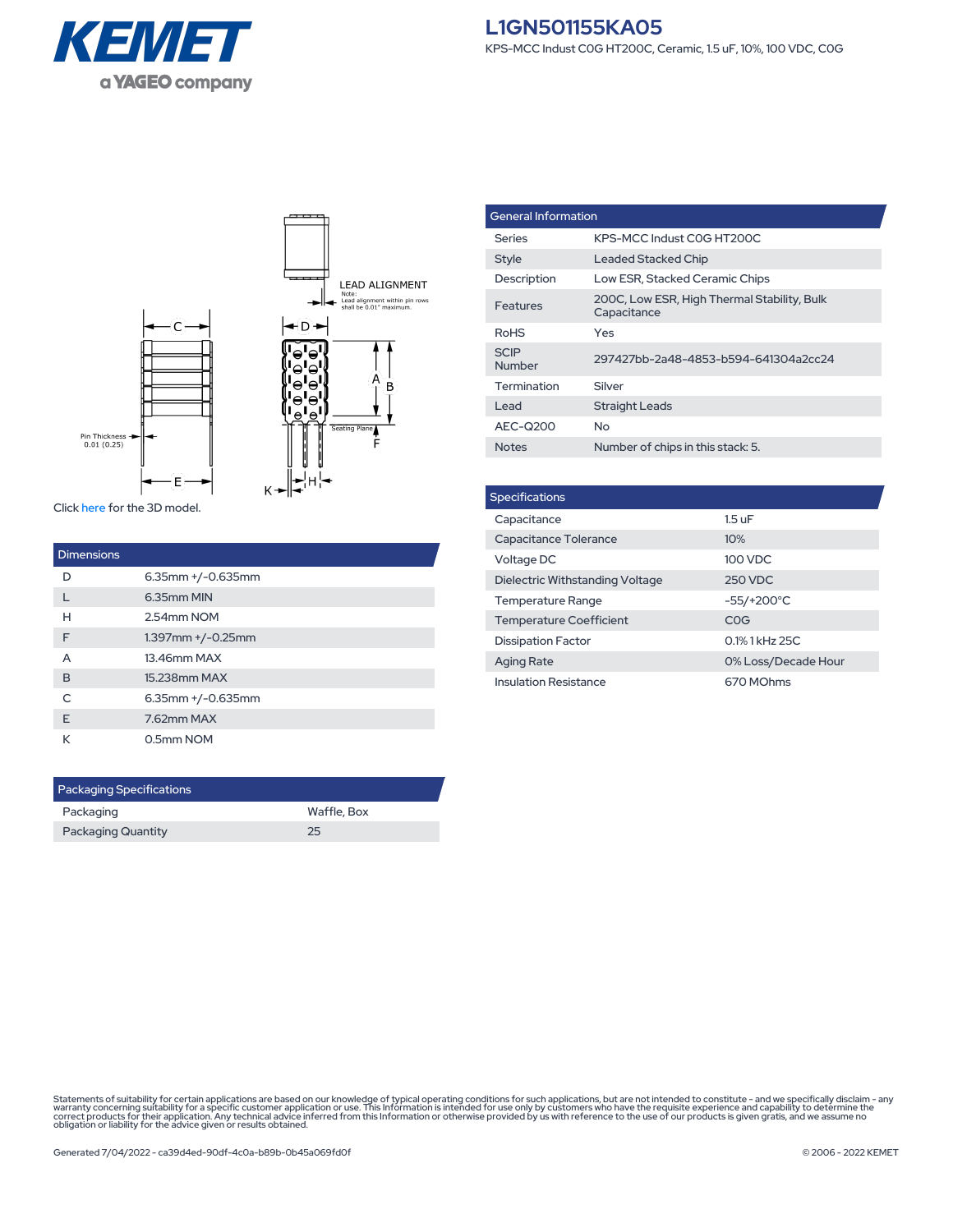

## **Simulations**

For the complete simulation environment please visit [K-SIM](https://ksim.kemet.com/?pn=L1GN501155KA05).

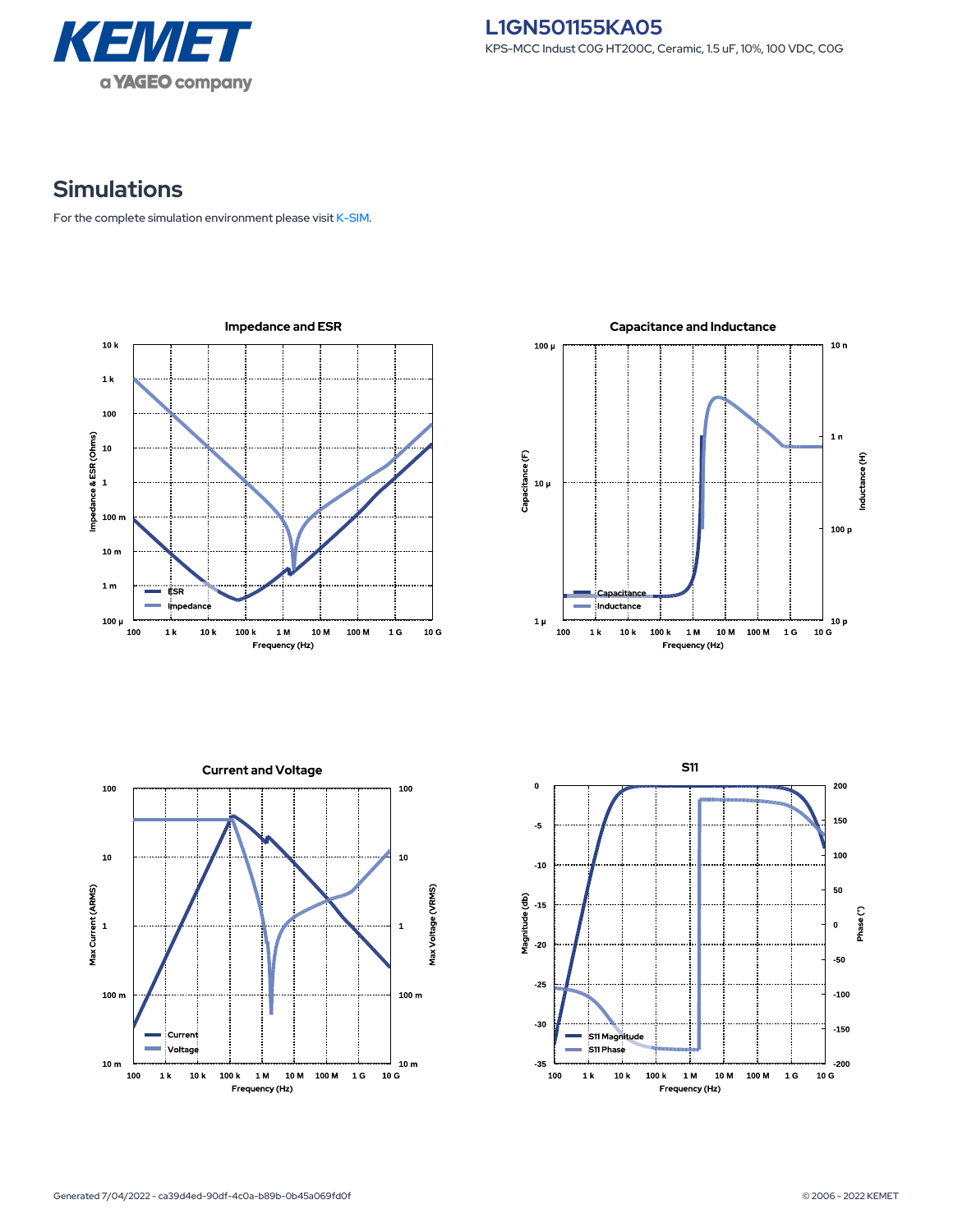